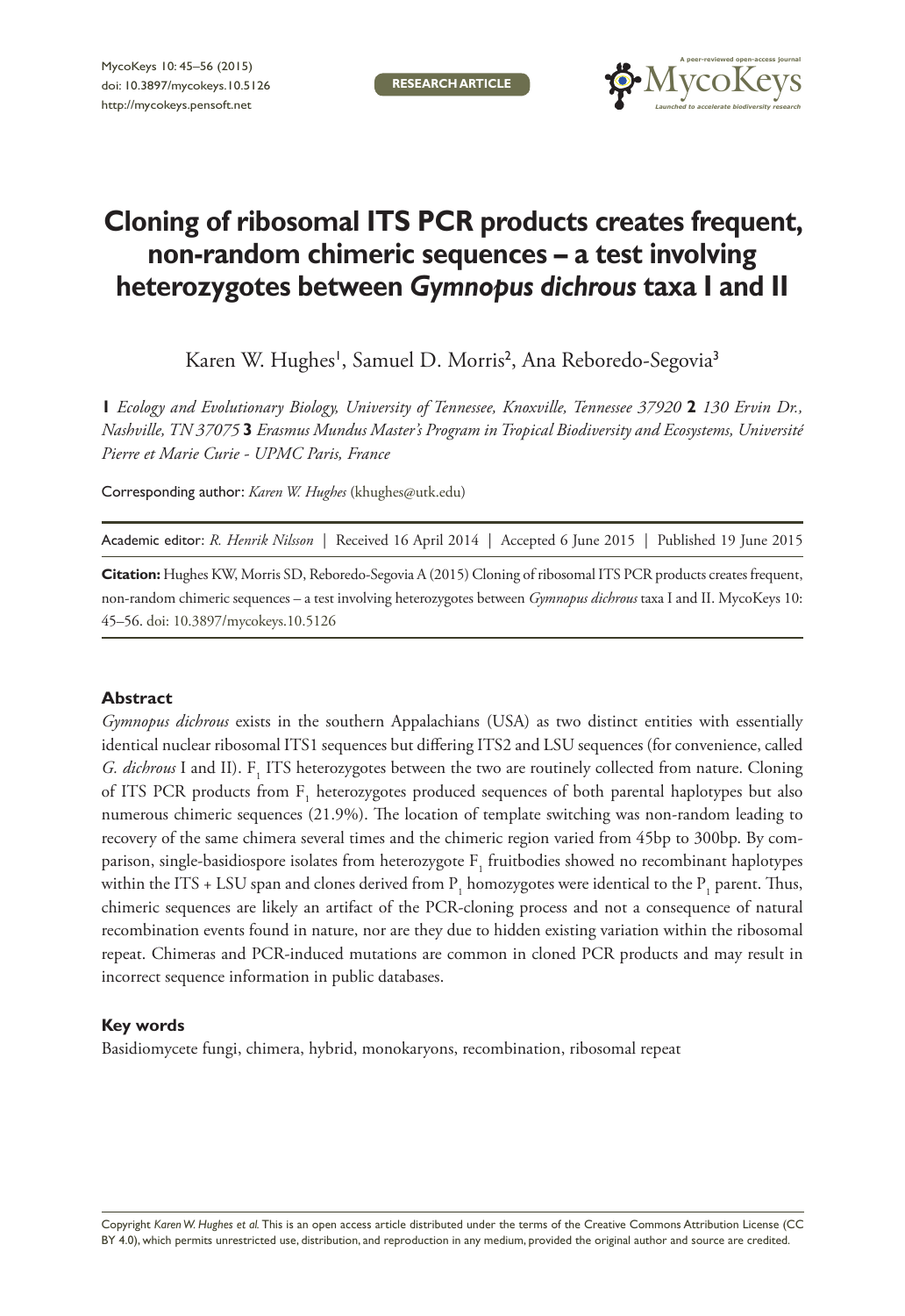### **Introduction**

Sequence chimeras are common when pooled DNA s are co-amplified by a PCR process (Edgar et al. 2011; Judo et al. 1998; Jumpponen 2007; Meyerhans et al. 1990; Odelberg et al. 1995; Qiu et al. 2001a; Smyth et al. 2010; Tedersoo et al. 2014; Wang and Wang 1997). There has been speculation that chimeras may be the result of incomplete extension of PCR products which subsequently act as primers for the next amplification cycle and, in fact, there seems to be a reduction in chimeric PCR products when extension times are increased (Meyerhans et al. 1990; Qiu et al. 2001a; Smyth et al. 2010; Thompson et al. 2002) or by optomizing the PCR protocol (Qiu et al. 2001b; Wang and Wang 1997). Odelberg et al. (1995) however, demonstrated that chimeras can be generated in a single round of PCR amplification in the absence of heat denaturation and re-annealing which suggests that some polymerase template switching may occur. They demonstrated that template switching was reduced several fold (but not eliminated) by fixing templates to streptavidin magnetic beads.

The overall frequency of chimeras in published studies is unknown. In a study of fungal ITS amplicons derived from soil samples using a PCR/cloning process (O'Brian et al. 2005), 5% were chimeric as determined by an ascomycete/basidiomycete discontinuity between ITS1 and ITS2 regions. Smaller chimeras between related taxa would not have been detected in this study [see later detection of a chimera in this data set by Ryberg et al. (2008)]. For nSSU sequences, the proportion of chimeric sequences can be extensive (Ashelford et al. 2005; Ashelford et al. 2006; Fonseca et al. 2012; Haas et al. 2011; Wang and Wang 1997) leading to 'false diversity estimates and false novel taxa. Fonseca et al (2012) demonstrated that nuclear SSU chimeras were produced at high levels during the PCR-process when mixed templates were present. Interestingly, their results with a nematode population demonstrated that chimera formation is higher in species-diverse PCR pools than in pools that are genetically less diverse but that the breakpoints were in regions of sequence similarity.

Most programs for checking and removing chimeric sequences were designed for 16S ribosomal sequences. DECIPHER (Wright et al. 2012) ([http://decipher.cee.wisc.](http://decipher.cee.wisc.edu/index.html) [edu/index.html](http://decipher.cee.wisc.edu/index.html)) for bacterial 16S sequences searches for sets of short fragments that are uncommon in the phylogenetic group where the sequence is classified, but frequent in other phylogenetic groups. This depends on a robust pre-existing data set. UCHIME (Edgar et al. 2011), a chimera check program, is best when two known parental sequences and a high-quality reference database that is chimera free are available. Bellerophon uses a partial treeing analyses to detect 16S chimeras (Huber et al. 2004). Other chimera checking programs are available [see Fonseca et al. (2012) for discussion].

Nilsson et al. (2012) note the high incidence of ITS chimeras in public ITS databases and suggest a mechanism for identifying them by Blast mismatches between the ITS1 and ITS2 regions and by exploring long branches in phylogenetic trees. They comment that the most frequent site for exchange between two similar templates in a PCR reaction is in the first part of the highly conserved 5.8S segment. An open source chimera checker for the ITS region has been developed and is available at [http://www.](http://www.emerencia.org/chimerachecker.html)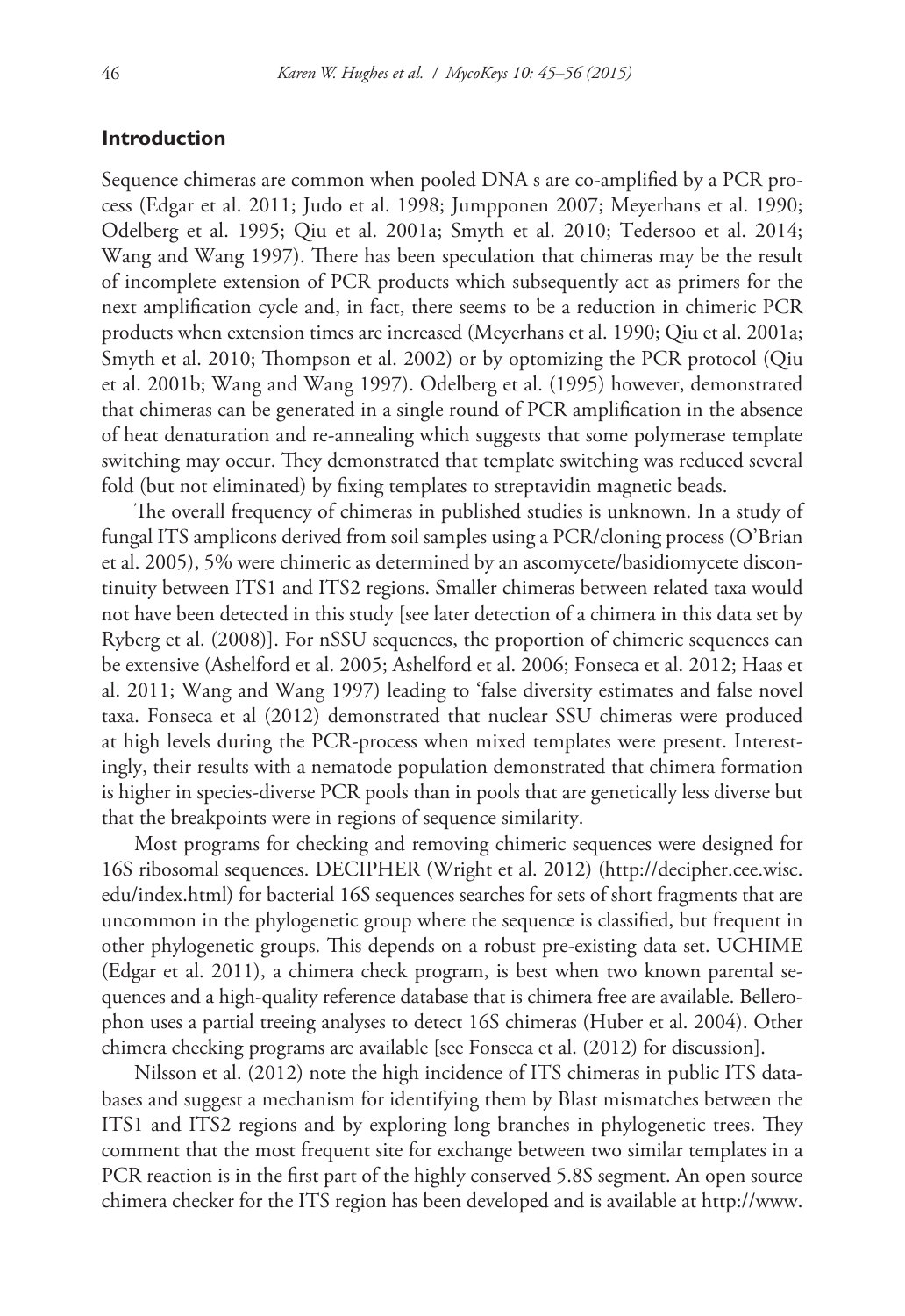[emerencia.org/chimerachecker.html](http://www.emerencia.org/chimerachecker.html) (Nilsson et al. 2010). Using chimera checker to evaluate 12 300 sequences, 1.5% were identified as chimeric sequences. To better facilitate ITS-based molecular identification of fungi for the scientific community, the UNITE database was established to provide reliable documented ITS sequences for the fungal community (Kõljalg et al. 2013; Nilsson et al. 2015) and a reference set of ITS sequences, each representing a species hypothesis is available in several formats including UCHIME (Nilsson et al. 2015), available at [https://unite.ut.ee/repository.](https://unite.ut.ee/repository.php#uchime) [php#uchime](https://unite.ut.ee/repository.php#uchime).

With the establishment of the ribosomal ITS as the fungal barcode (Schoch et al. 2012), and the identification of highly heterozygous fungal ITS sequences that require cloning to resolve, it becomes increasingly important to understand the consequences of cloning PCR products from mixed templates including cloned PCR products generated during environmental sampling. Divergent *Gymnopus dichrous* ITS2 haplotypes provide an appropriate experimental system with which to explore this issue.

*Gymnopus dichrous* is a small, saprobic mushroom commonly found on oak bark and other woody debris in mid-summer in the southern Appalachian Mountains (USA). ITS sequencing identified two ITS subgroups of this mushroom called for convenience *G. dichrous* I and II. *Gymnopus dichrous* I and II differ in the ITS2 region (10% divergence) but there are no consistent or significant bp differences between *G. dichrous* I and II ITS1 or 5.8S regions (average divergence = 0.29% between the *G. dichrous* I and II ITS1 region, 0% in the 5.8s region). Homozygous collections for *G. dichrous* I and *G. dichrous* II were collected in the southern Appalachian Mountains and were designated as parental genotypes  $(P_1)$ . Fruitbodies that were ITS hybrids between *G. dichrous* I and *G. dichrous* II were also been collected and were designated as  $F_1$  hybrids (first filial generation as used in standard genetic crosses). For  $F_1$  hybrids, several indels in the ITS2 region obscured electropherograms and prevented recovery of the parental ITS sequences during Sanger sequencing. Cloning of the ITS1-5.8S-ITS2 PCR product was required to recover individual contributing haplotypes, however, a significant portion of recovered haplotypes were chimeric sequences.

Cloned ITS sequences were compared to  $P_1$  (parental/ homozygote) ITS sequences of *Gymnopus dichrous* I and II to identify chimeric and non-chimeric sequences. Below, we examine chimeras derived from cloned *G. dichrous* heterozygotes and show that they can be small, frequent and non-random. We also provide evidence that putative chimeras were not due to natural meiotic recombination or variation in the ribosomal repeat.

#### **Methods and materials**

*Collections*. *Gymnopus dichrous* and *G. subnudus* are often collected as the same entity and are morphologically difficult to separate. Both are variable in morphology. Putative *Gymnopus dichrous* collections were made in the field using known morphological and environmental characteristics [e.g., small (ca. 5 cm in height) brown mushrooms, often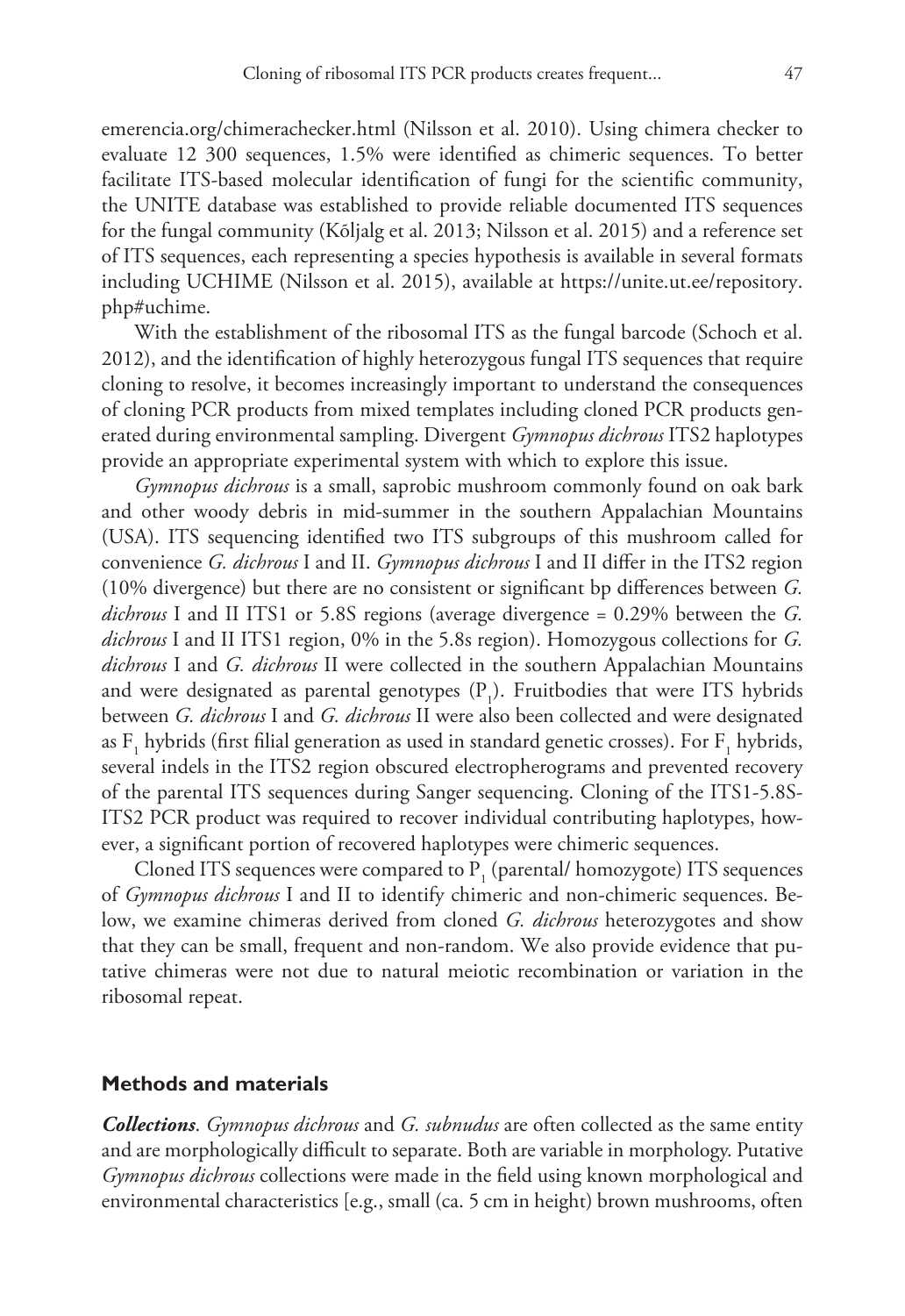with a darker, compressed, stem base and growing on wood, usually but not exclusively on oak bark]. Of 116 collections of putative *G. dichrous*, 16 were *G. dichrous* I-II hybrids (Table 1). Collections are archived in TENN-Fungi.

*Single basidiospore isolation*. Single-basidiospore isolates (SBIs) were obtained from fresh spore drops as described in Gordon and Petersen (1992). Monokaryon status of SBI cultures was determined microscopically by lack of clamp connections.

*PCR and Cloning procedures*. Cloning was carried out using Promega's pGEM-T easy kit and M109 Competent cells according to manufacturer's directions (Promega). Sanger sequencing of ITS-cloned products was performed as described in Hughes et al. (Hughes et al. 2009).

PCR of the nuclear ribosomal ITS area was performed using primers ITS1F (Gardes and Bruns 1993) and ITS4 (White et al. 1990) for all collections in this study. PCR parameters for ITS amplification were 3 min at 94 °C followed by 34 cycles of 94 °C for 1 min, 55 °C for 1 min, 72 °C for 1 min and a final extension of 72 °C for  $3 \text{ min.}$  Each 50  $\mu$ l PCR reaction contained 24.25  $\mu$ l sterile ddH<sub>2</sub>O, 10  $\mu$ l of 5X PCR buffer (Promega Corporation, 2800 Woods Hollow Road, Madison, WI 53711 USA a), 2.5 µl 5% DMSO (Sigma-Aldrich Company, St. Louis, MO, USA), 6 µl of 25 mM  $Mg = 3$  mM (Promega), 4 µ of 100 mM dNTP mix (Promega), 1 µ each of two primers (10 µM) and 0.25 µl *Taq* polymerase (Promega). Sequencing of the 5' end of the nuclear ribosomal RNA large subunit gene was performed for single spore isolates only and used primers LR0R and LR5 (Vilgalys and Hester 1990). Parameters for LSU amplification are the same as for ITS except the extension time at 72 °C was 1.5 min.

*Identification of template switching regions*. There are 25 regions of sequence mismatch within *G. dichrous* I and *G. dichrous* II (Fig. 1, red text) which were used to identify apparent template switching. The first difference at ITS*2* position 15 and the 1bp indel at position 24 were used to establish whether the 5' end of ITS*2* represented *G. dichrous* I or *G. dichrous* II. Base pair 31 (A or G) is variable within the *G. dichrous* I population and when it is an adenine residue, it can be used as an additional marker. Clones exhibiting template switching were identified by an observed sequence change from *G. dichrous* I to *G. dichrous* II (or vice-versa) between bases 25 and 332. Four discontinuities were observed in the data set between bp15 and bp25. In two cases, bp25 and an adenine/guanine base pair at bp31 were used to identify the 5' end of the clone as *G. dichrous* I or II. In the other two cases, bp25 and bp71 were used to identify the 5' end of the clone. The discontinuities may be due to template switching or to PCR generated mutation. We note that rare PCR-induced base pair mutations could affect determination of the correct template switching point.

*DNA folding*. Potential DNA folding of the ITS2 region for *G. dichrous* I and II exemplars was estimated at 72 °C (extension phase of PCR) using the MFOLD web server [\(http://mfold.rna.albany.edu/?q=mfold/DNA-Folding-Form\)](http://mfold.rna.albany.edu/?q=mfold/DNA-Folding-Form) with a MgCl setting of 3 mM (Zuker 2003) and 0 mM Na.

*Chi square analysis*. The ITS 2 region was divided into 25 segments of varying length between bases 25 and 332. Each segment was flanked by a sequence difference between *G. dichrous* I and II that was informative for diagnosing template switching.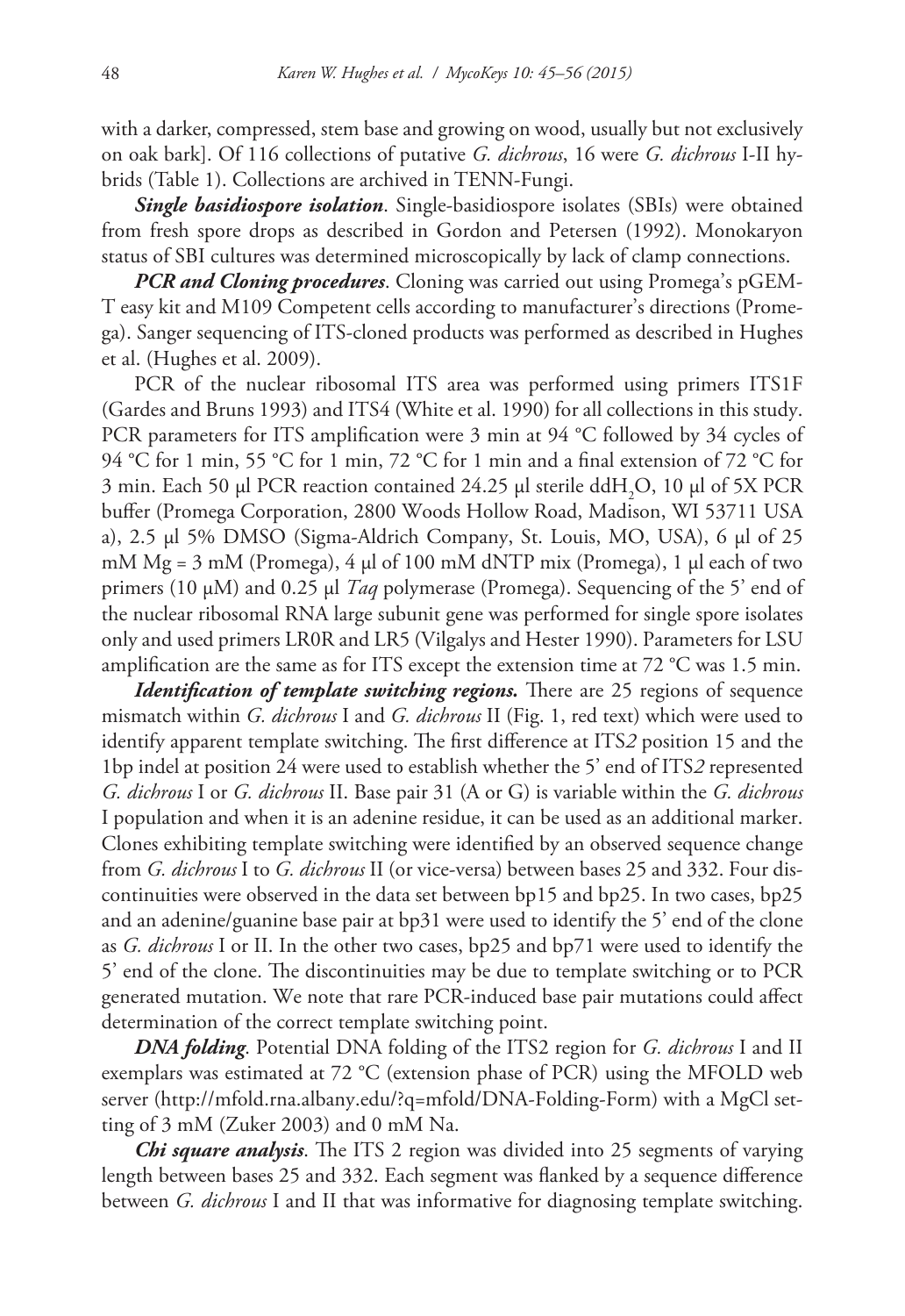

**Figure 1.** The ITS2 region of two haplotypes of *Gymnopus dichrous*: Haplotypes DI (represented by TENN68084) and DII (represented by TENN68078). The TC pair at position 15 and the indel at position 25 were used to determine which the haplotype was represented by the 5' end of a cloned sequence. Bases in red are points where DI and DII haplotypes differ in sequence and were used to determine if template switching had occurred in a cloned PCR product. Eight base pairs at which template switching can be detected are indicated by numbers 1-8. The possible area in which template switching (ts) could have occurred is indicated by vertical arrows and the number of observed template switching events is given above the vertical arrow. Bases that may be involved in intra-strand base pairing as determined by MFOLD are outlined with black boxes. Ambiguity codes indicate intraspecific variation.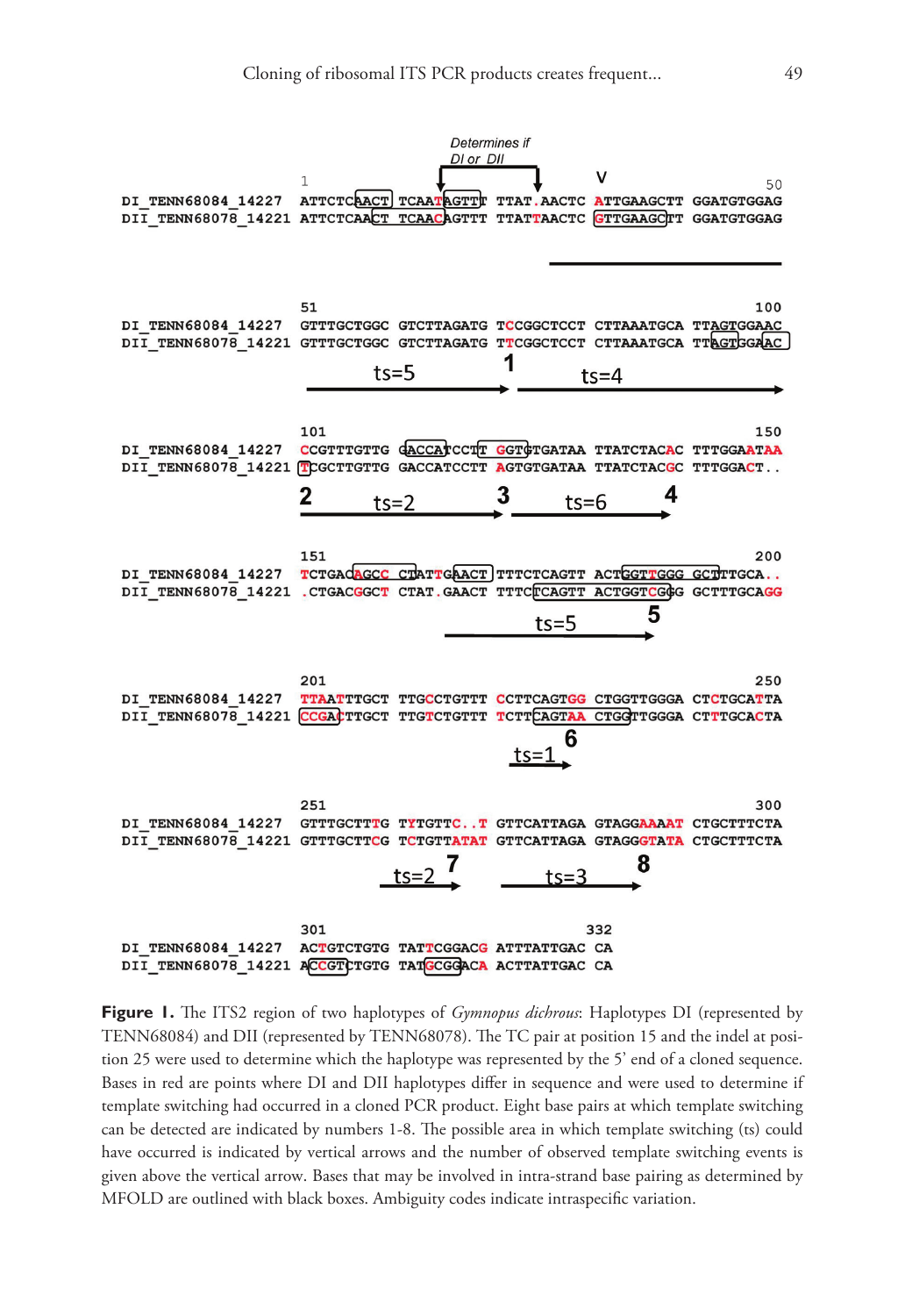| <b>Collection number</b><br>of heterozygote | Herbarium<br>Number <sup>1</sup> | <b>GenBank</b><br><b>Numbers</b> | <b>Number</b><br>of clones | G. dichrous I<br>(# recovered) | G. dichrous II<br>(# recovered) | G. dichrous<br>chimeras<br>(# recovered) |
|---------------------------------------------|----------------------------------|----------------------------------|----------------------------|--------------------------------|---------------------------------|------------------------------------------|
| WS9223                                      | DEWV9223                         |                                  | 7                          | $\overline{2}$                 | 2                               | 3                                        |
| WRWV03-989                                  | <b>DEWV4744</b>                  |                                  | 6                          | 3                              | 3                               | $\Omega$                                 |
| WRWV04-322                                  | <b>DEWV5833</b>                  |                                  | 6                          | $\overline{2}$                 | 3                               | 1                                        |
| 10454                                       | <b>TENN58148</b>                 |                                  | 8                          | 4                              | $\overline{2}$                  | $\overline{c}$                           |
| 10455                                       | <b>TENN58149</b>                 |                                  | $\overline{2}$             | $\overline{2}$                 | $\Omega$                        | $\mathbf{0}$                             |
| 11785                                       | <b>TENN60014</b>                 | IF313671-<br>JF313672            | 4                          | 3                              | $\mathbf{1}$                    | $\theta$                                 |
| 11814                                       | <b>TENN60027</b>                 | JF313673-<br>JF313677            | 5                          | $\overline{2}$                 | $\overline{2}$                  | $\mathbf{1}$                             |
| 13361                                       | <b>TENN61624</b>                 | JF313678-<br>JF313693            | 13                         | 5                              | 6                               | $\overline{2}$                           |
| 14061                                       | <b>TENN67807</b>                 |                                  | 8                          | $\overline{2}$                 | $\overline{4}$                  | $\overline{2}$                           |
| 14094                                       | <b>TENN67843</b>                 |                                  | 8                          | $\overline{2}$                 | 3                               | 3                                        |
| 14111                                       | <b>TENN67859</b>                 |                                  | 8                          | $\overline{\mathbf{3}}$        | $\overline{4}$                  | 1                                        |
| 14226                                       | <b>TENN68083</b>                 |                                  | 8                          | $\overline{2}$                 | 3                               | 3                                        |
| 14230                                       | <b>TENN68090</b>                 |                                  | 8                          | $\mathbf{1}$                   | 4                               | 3                                        |
| 14237                                       | <b>TENN68092</b>                 |                                  | 7                          | 1                              | $\overline{4}$                  | $\overline{2}$                           |
| 14247                                       | <b>TENN68105</b>                 |                                  | 16                         | $\overline{4}$                 | $\mathbf{Q}$                    | $\overline{\mathbf{3}}$                  |
| 14248                                       | <b>TENN68106</b>                 |                                  | 14                         | 6                              | 6                               | $\overline{2}$                           |
| Totals                                      |                                  |                                  | 128                        | $44 = 34.37\%$                 | $56 = 43.75\%$                  | $28 = 21.88\%$                           |

**Table 1.** Distribution of ITS sequences from clones of *Gymnopus dichrous* I-II heterozygotes.

1 TENN-F-XXXXXX is abbreviated as TENNXXXXXX

For each segment, the number of template switching events was recorded, ranging from zero to six. These constituted observed values. Expected values were based on a null hypothesis of random template switching (each base has an equal probability of template switching).

## **Results and discussion**

The proportion of ITS chimeras obtained from PCR amplification of the ITS regions of *G. dichrous* I-II heterozygotes is given in Table 1. Of 128 clones from F<sub>1</sub> heterozygotes, 28 (21.9%) were chimeric in the ITS2 region. The number of clones representing non-chimeric ITS sequences was unequally distributed between *G. dichrous* I and II. From F<sub>1</sub> heterozygotes, 34.4% of the clones were *G. dichrous* I sequences and 43.75% were *G. dichrous* II sequences.

The distribution of template switch points resulting in chimeras was not random along the ITS2 region (Chi square = 35.72, P<0.05). Of 25 possible diagnostic base pair sites, template switching was observed between only 8 points (Fig. 1) and the most frequent template switching (six events) occurred within a very short span of bases, bases 122-138 creating 6 identical chimeric sequences. Two regions of 5 tem-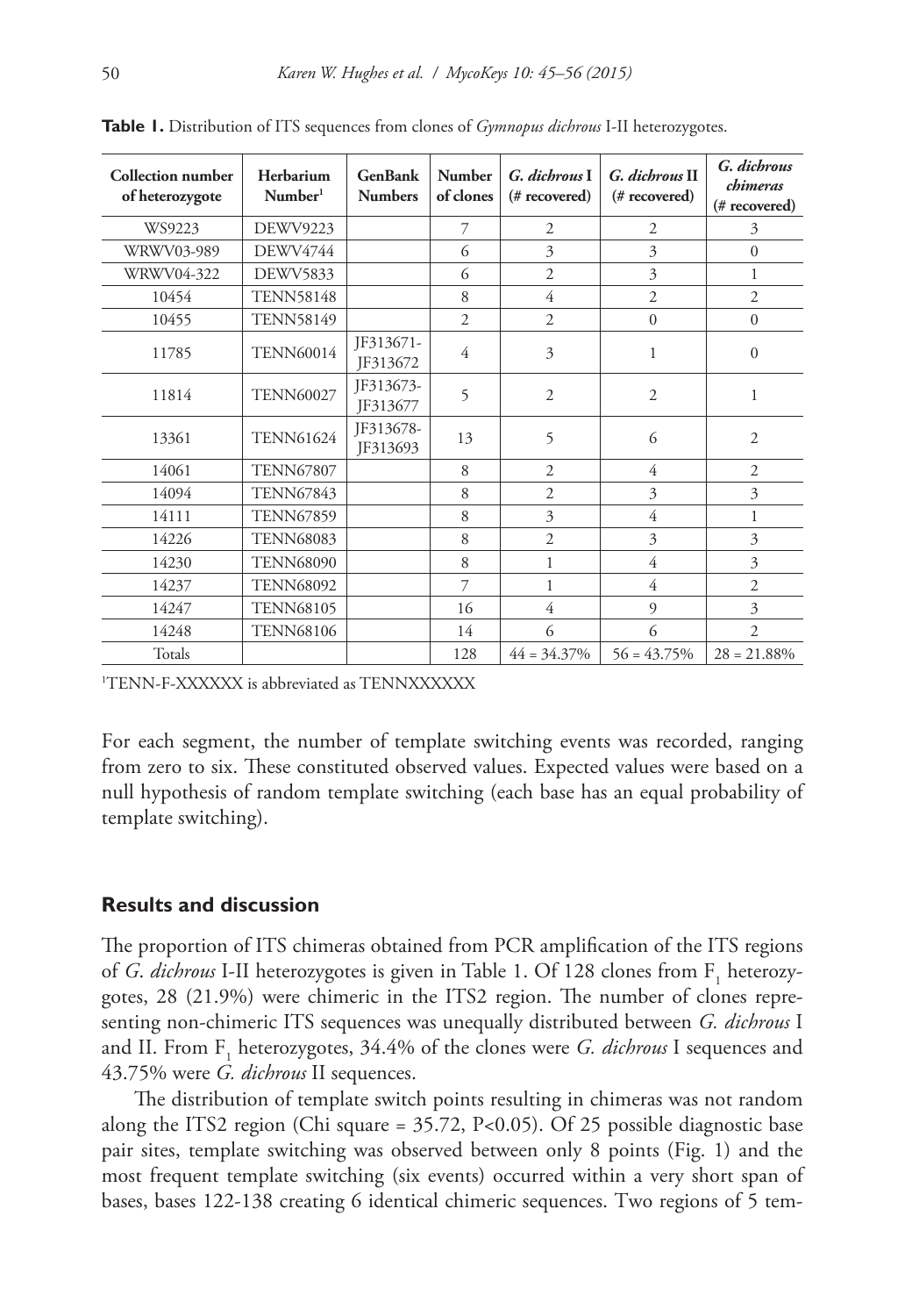plate switching events were also observed (Fig. 1). It should be noted that the exact point at which template switching occurred cannot be determined in regions where *G. dichrous* I and II have identical sequence but is between the last 5' diagnostic base pair difference between *G. dichrous* I and II and the diagnostic base pair at which template switching occurred (Fig. 1, horizontal arrows). The possibility of identical chimeras occurring in GenBank and thus being interpreted as valid taxa was noted by Nilsson et al. (2012).

The non-random nature of template switching would suggest that some stable mechanism influences template switching. We investigated the possibility that secondary structure formation during the PCR process might lead to non-random chimera formation, perhaps by briefly stalling *taq* polymerase transcription at the point of secondary folding and allowing template switching. Ribosomal ITS2 RNA is known to have secondary structure at normal cellular temperatures and conditions (Joseph et al. 1999; Krüger and Gargas 2004; Krüger and Gargas 2008). We wondered if the formation of DNA secondary structure in the ITS2 region might affect chimera formation. Using MFOLD (Zuker 2003) we examined secondary structure of ITS2 DNAs at 72 °C (extension phase). At 72 °C, MFOLD predicted stable secondary structure in both *G. dichrous* I and *G. dichrous* II templates. For *G. dichrous* I, 4 possible folding configurations were reported at increasing levels of free energy (dG). The folding configuration with the lowest free energy is mapped to the sequence in Fig. 1. For *G. dichrous* II, a single folding configuration was reported. This is also mapped to Fig. 1. We note that factors other than the ITS2 sequence itself influence RNA folding.

The most frequent template switching occurred in a region between bases 122 and 138. This region overlaps and follows a small area of folding (a 4bp neck and 4bp loop) in *G. dichrous* I templates. The region between 140 and 200 is involved in complex folding patterns that are not consistent from model to model but present in all models. Five template switching events occur in this region. Between bases 200 and the end of the template at base 332, there is no consistently predicted secondary structure and fewer template switching events. Thus there is a loose agreement between secondary structure and regions of template switching but we cannot conclude cause and effect.

The size of detectable chimeras varied from chimeras occurring at the 5' end of the ITS2 sequence (approximately 300bp) to those occurring near the 3' end (45bp). Chimeras occurring between bp15 and bp25 would not have been recorded as such by our procedure but may have occurred (4 discontinuities may be due to template switching or to PCR generated mutation-see methods). We note that there is an area of secondary structure which overlaps bp15 and could be involved in template switching.

Areas where *G. dichrous* DI and DII differ extensively including indels (bases 147– 151, 198–205) do not seem to be involved in template switching. This has been noted in other studies as well (Fonseca et al. 2012; Haas et al. 2011).

To evaluate whether cloning simply uncovered existing variation in the ribosomal repeat region (Lindner and Banik 2011), we sequenced the ITS plus LSU region of single basidiospore isolates (SBIs) derived from F1 heterozygotes (Table 2). SBIs of F1 spores were either *G. dichrous* I or II and did not show any evidence of meiotic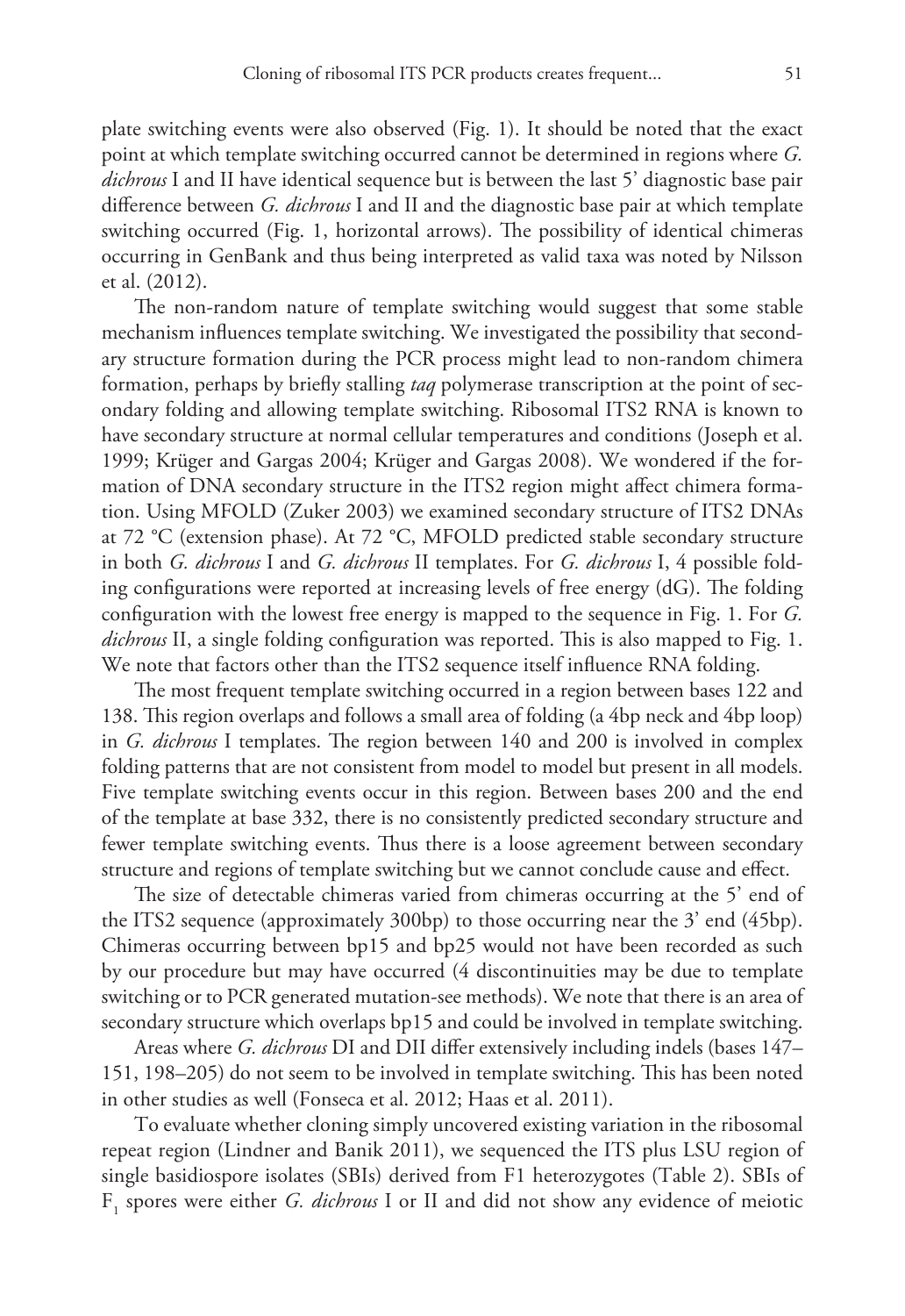| Collection number of<br>heterozygote | Herbarium<br><b>Number</b> | <b>Number</b><br>of SBIs | G. dichrous I | G. dichrous II | Number of meiotic<br>recombinants<br>In ITS+LSU |  |  |  |  |  |
|--------------------------------------|----------------------------|--------------------------|---------------|----------------|-------------------------------------------------|--|--|--|--|--|
| F. G. dichrous I-II heterozygotes    |                            |                          |               |                |                                                 |  |  |  |  |  |
| 14111                                | <b>TENN67859</b>           | 11                       | 5             | 6              |                                                 |  |  |  |  |  |
| 14226                                | <b>TENN68083</b>           | 8                        |               | 3              |                                                 |  |  |  |  |  |
| 14237                                | <b>TENN68092</b>           |                          |               | 4              |                                                 |  |  |  |  |  |
| Totals                               |                            |                          | 11 (44%)      | 13 (52%)       |                                                 |  |  |  |  |  |
| P. G. dichrous I homozygotes         |                            |                          |               |                |                                                 |  |  |  |  |  |
| 13716                                | <b>TENN65070</b>           | 10                       | 10            | $\Omega$       | $\Omega$                                        |  |  |  |  |  |
| 14232                                | <b>TENN68091</b>           | 10                       | 10            | $\theta$       |                                                 |  |  |  |  |  |
| P. G. dichrous II homozygotes        |                            |                          |               |                |                                                 |  |  |  |  |  |
| Braaton                              | No specimen                | 4                        | $\Omega$      | 4              |                                                 |  |  |  |  |  |

Table 2. Concatinated single basidiospore isolate (SBI) ITS + LSU sequences.

recombination between ITS + LSU types I and II. We further examined SBI sequences from two collections of *G. dichrous* I (Table 2) and found no evidence that any *G. dichrous* II sequence elements were present in the ribosomal repeat. Finally, we cloned PCR products from three collections of *G. dichrous* I (TENN68152–8 clones, TENN67834–7 clones, TENN69091–8 clones) and again found no evidence for the presence of *G. dichrous* II sequence elements. We conclude that there is no current evidence in *G. dichrous* that cloning is recovering existing intragenomic variation in the ribosomal repeat but cannot exclude that possibility. Results reported as intragenomic variation in *Laetiporus cincinnatus* by Lindner and Banik (2011) could be due to differences in one or more ribosomal repeats but could also be explained if the sampled fruitbody was a hybrid and the two parental haplotypes and resulting chimeras were recovered.

# **Conclusions**

Chimeras are common in cloned PCR products and tend to obscure contributing parental haplotypes, thus potentially creating errors in DNA sequence repositories. In this study, we show:

- 1. Template switching is non-random. Of 25 possible markers where ITS2 sequences of *G. dichrous* I and II differ, only 8 show template switching and template switching is higher in specific regions of the ITS2 sequences. The non-random nature of chimeras could lead to the misinterpretation of chimeras as parental haplotypes when the same chimera is recovered multiple times.
- 2. There is a loose correlation between areas predicted to form secondary structure and regions where template switching is high. We conclude that formation of secondary structure may affect template switching but speculate that secondary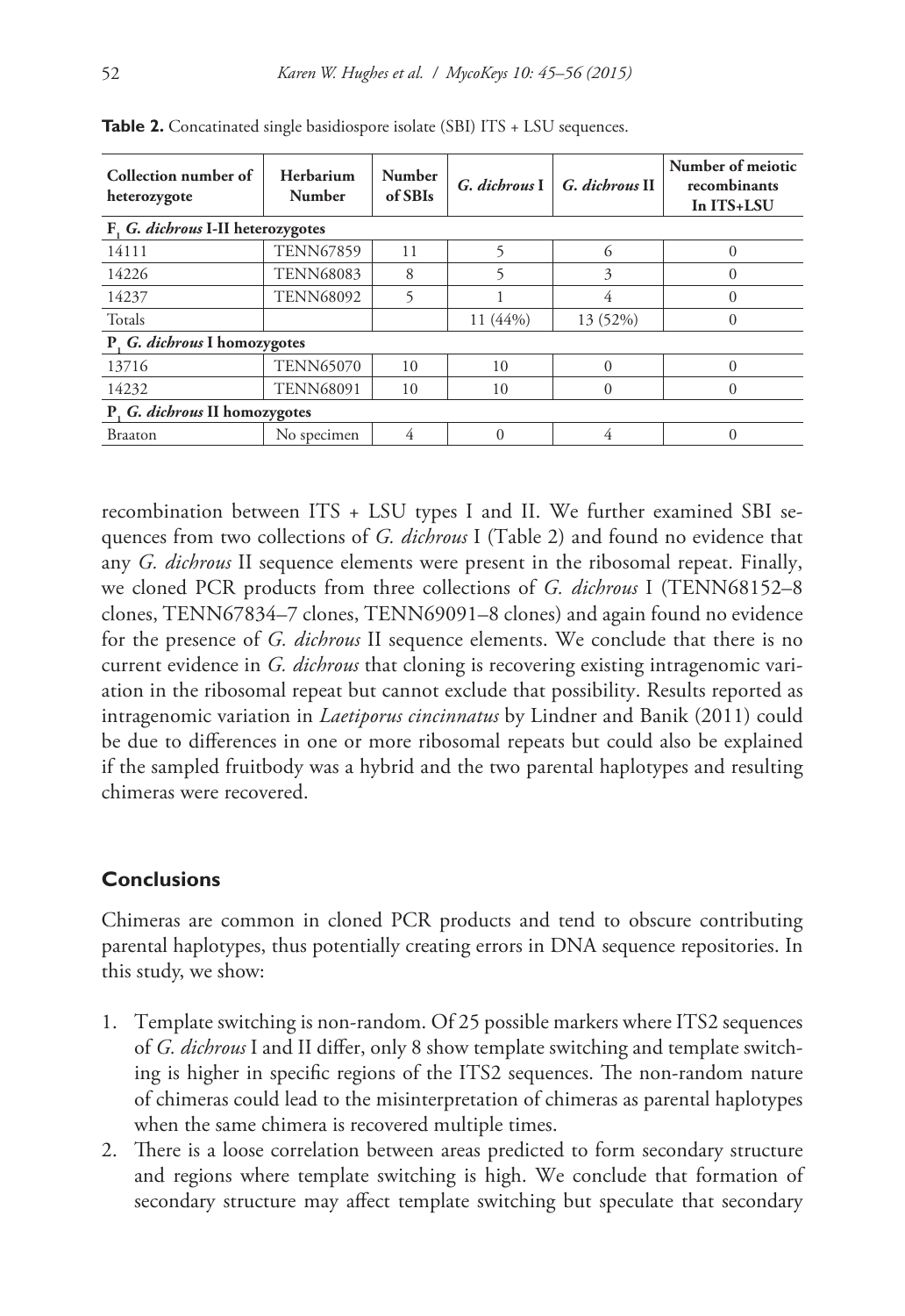structure formation could either enhance or repress template switching, depending on location and the size of the stem-loop structure.

- 3. Chimeras occurring near the end of a template may be short and thus not easily detected.
- 4. Chimeras are not due to recovery of underlying variability in the ribosomal repeat in this system. The origins of chimeras remain obscure and may be due to multiple factors.
- 5. Chimera control should be exercised in environmental sampling studies and taxonomic studies wherever possible in order to minimize problems with persistent errors in sequence data repositories.

# **Acknowledgements**

This study was supported by NSF DEB1144974 to R. H. Petersen, KWH, and Brian O'Meara. We thank reviewers Henrik Nilsson, Martin Ryberg Leho Tedersoo, Shawn Brown and an anonymous reviewer for their careful reviews, comments and suggestions.

## **References**

- Ashelford KE, Chuzhanova NA, Fry JC, Jones AJ, Weightman AJ (2005) At Least 1 in 20 16S rRNA Sequence Records Currently Held in Public Repositories Is Estimated To Contain Substantial Anomalies. Applied and Environmental Microbiology 71: 7724–7736. [doi:](http://dx.doi.org/10.1128/aem.71.12.7724-7736.2005) [10.1128/aem.71.12.7724-7736.2005](http://dx.doi.org/10.1128/aem.71.12.7724-7736.2005)
- Ashelford KE, Chuzhanova NA, Fry JC, Jones AJ, Weightman AJ (2006) New screening software shows that most recent large 16S rRNA gene clone libraries contain chimeras. Appl Environ Microbiol, 5734–5741. [doi: 10.1128/AEM.00556-06](http://dx.doi.org/10.1128/AEM.00556-06)
- Edgar RC, Haas BJ, Clemente JC, Quince C, Knight R (2011) UCHIME improves sensitivity and speed of chimera detection. Bioinformatics 27(16): 2194–2200. [doi: 10.1093/](http://dx.doi.org/10.1093/bioinformatics/btr381) [bioinformatics/btr381](http://dx.doi.org/10.1093/bioinformatics/btr381)
- Fonseca VG, Nichols B, Lallias D, Quince C, Carvalho GR, Power DM, Creer S (2012) Sample richness and genetic diversity as drivers of chimera formation in nSSU metagenetic analyses. Nucleic Acids Research 40: e66. [doi: 10.1093/nar/gks002](http://dx.doi.org/10.1093/nar/gks002)
- Gardes M, Bruns TD (1993) ITS primers with enhanced specificity for basidiomycetes application to the identification of mycorrhizae and rusts. Mol Ecol 2: 113–118. [doi:](http://dx.doi.org/10.1111/j.1365-294X.1993.tb00005.x) [10.1111/j.1365-294X.1993.tb00005.x](http://dx.doi.org/10.1111/j.1365-294X.1993.tb00005.x)
- Gordon SA, Petersen RH (1992) Interbreeding populations of some *Marasmius* species. Mycologia 84: 204–208. [doi: 10.2307/3760251](http://dx.doi.org/10.2307/3760251)
- Haas BJ, Gevers D, Earl AM, Feldgarden M, Ward DV, Giannoukos G, Ciulla D, Tabbaa D, Highlander SK, Sodergren E, Methé B, DeSantis TZ, Consortium THM, Petrosino JF, Knight R, Birren BW (2011) Chimeric 16S rRNA sequence formation and detection in Sanger and 454-pyrosequenced PCR amplicons. Genome Research 21: 494–504. [doi:](http://dx.doi.org/10.1101/gr.112730.110) [10.1101/gr.112730.110](http://dx.doi.org/10.1101/gr.112730.110)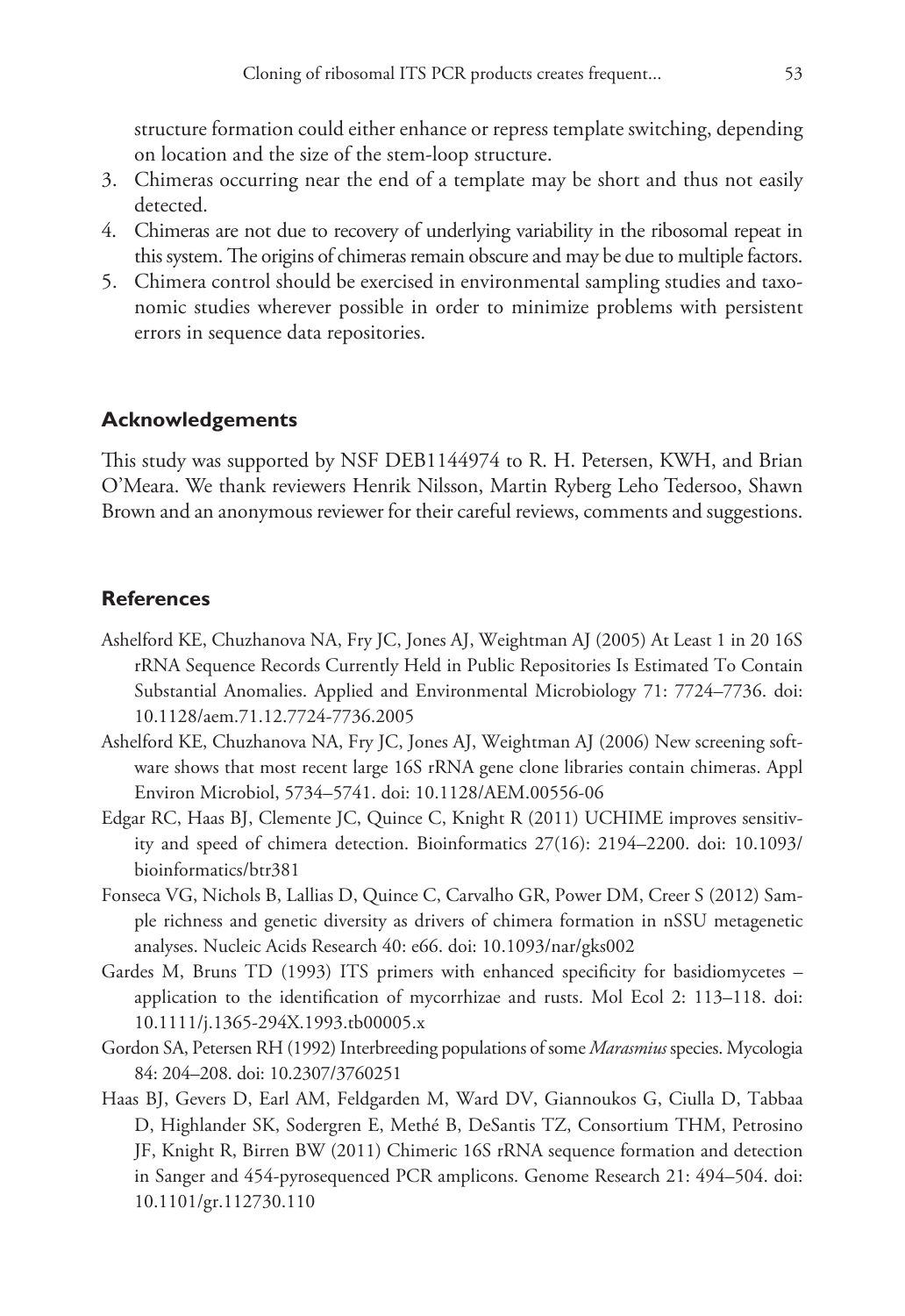- Huber T, Faulkner G, Hugenholtz P (2004) Bellerophon: a program to detect chimeric sequences in multiple sequence alignments. Bioinformatics 20: 2317–2319. [doi: 10.1093/](http://dx.doi.org/10.1093/bioinformatics/bth226) [bioinformatics/bth226](http://dx.doi.org/10.1093/bioinformatics/bth226)
- Hughes KW, Petersen RH, Lickey EB (2009) Using heterozygosity to estimate a percentage DNA sequence similarity for environmental species delimitation across basidiomycete fungi. New Phytologist 182: 795–798. [doi: 10.1111/j.1469-8137.2009.02802.x](http://dx.doi.org/10.1111/j.1469-8137.2009.02802.x)
- Joseph N, Krauskopf E, Vera MI, Michot B (1999) Ribosomal internal transcribed spacer 2 (ITS2) exhibits a common core of secondary structure in vertebrates and yeast. Nucleic Acids Research 27: 4533–4540. [doi: 10.1093/nar/27.23.4533](http://dx.doi.org/10.1093/nar/27.23.4533)
- Judo MSB, Wedel AB, Wilson C (1998) Stimulation and suppression of PCR-mediated recombination. Nucleic Acids Research 26: 1819–1825. [doi: 10.1093/nar/26.7.1819](http://dx.doi.org/10.1093/nar/26.7.1819)
- Jumpponen A (2007) Soil Fungal Communities Underneath Willow Canopies on a Primary Successional Glacier Forefront: rDNA Sequence Results Can Be Affected by Primer Selection and Chimeric Data. Microbial Ecology 53: 233–246. [doi: 10.1007/s00248-004-0006-x](http://dx.doi.org/10.1007/s00248-004-0006-x)
- Kõljalg U, Nilsson RH, Abarenkov K, Tedersoo L, Taylor AFS, Bahram M, Bates ST, Bruns TD, Bengtsson-Palme J, Callaghan TM, Douglas B, Drenkhan T, Eberhardt U, Dueñas M, Grebenc T, Griffith GW, Hartmann M, Kirk PM, Kohout P, Larsson E, Lindahl BD, Lücking R, Martín MP, Matheny PB, Nguyen NH, Niskanen T, Oja J, Peay KG, Peintner U, Peterson M, Põldmaa K, Saag L, Saar I, Schüßler A, Scott JA, Senés C, Smith ME, Suija A, Taylor DL, Telleria MT, Weiss M, Larsson K-H (2013) Towards a unified paradigm for sequence-based identification of fungi. Molecular Ecology 22: 5271–5277. [doi: 10.1111/mec.12481](http://dx.doi.org/10.1111/mec.12481)
- Krüger D, Gargas A (2004) The basidiomycete genus Polyporus an emendation based on phylogeny and putative secondary structure of ribosomal RNA molecules. Feddes Repertorium 115: 530–546. [doi: 10.1002/fedr.200311052](http://dx.doi.org/10.1002/fedr.200311052)
- Krüger D, Gargas A (2008) Secondary structure of ITS2 rRNA provides taxonomic characters for systematic studies — a case in Lycoperdaceae (Basidiomycota). Mycological Research 112: 316–330. [doi: 10.1016/j.mycres.2007.10.019](http://dx.doi.org/10.1016/j.mycres.2007.10.019)
- Lindner DL, Banik MT (2011) Intragenomic variation in the ITS rDNA region obscures phylogenetic relationships and inflates estimates of operational taxonomic units in genus Laetiporus. Mycologia 103: 731–740. [doi: 10.3852/10-331](http://dx.doi.org/10.3852/10-331)
- Meyerhans A, Vartanian J-P, Wain-Hobson S (1990) DNA recombination during PCR. Nucleic Acids Research 18: 1687–1691. [doi: 10.1093/nar/18.7.1687](http://dx.doi.org/10.1093/nar/18.7.1687)
- Nilsson RH, Tedersoo L, Abarenkov K, Ryberg M, Kristiansson E, Hartmann M, Schoch C, Nylande rJ, Bergsten J, Porter T, Jumpponen A, Vaishampayan P, Ovaskainen O, Hallenberg N, Bengtsson-Palme J, Eriksson K, Larsson K, Larsson E, Kõljalg U (2012) Five simple guidelines for establishing basic authenticity and reliability of newly generated fungal ITS sequences. Mycokeys 4: 37–63. [doi: 10.3897/mycokeys.4.3606](http://dx.doi.org/10.3897/mycokeys.4.3606)
- Nilsson RH, Tedersoo L, Ryberg M, Kristiansson E, Hartmann M, Unterseher M, Porter TM, Bengtsson-Palme J, Walker DM, de Sousa F, Andres Gamper H, Larsson E, Larsson K-H, Kõljalg U, Edgar RC, Abarenkov K (2015) A Comprehensive, Automatically Updated Fungal ITS Sequence Dataset for Reference-Based Chimera Control in Environmental Sequencing Efforts. Microbes and Environments advpub. [doi: 10.1264/jsme2.ME14121](http://dx.doi.org/10.1264/jsme2.ME14121)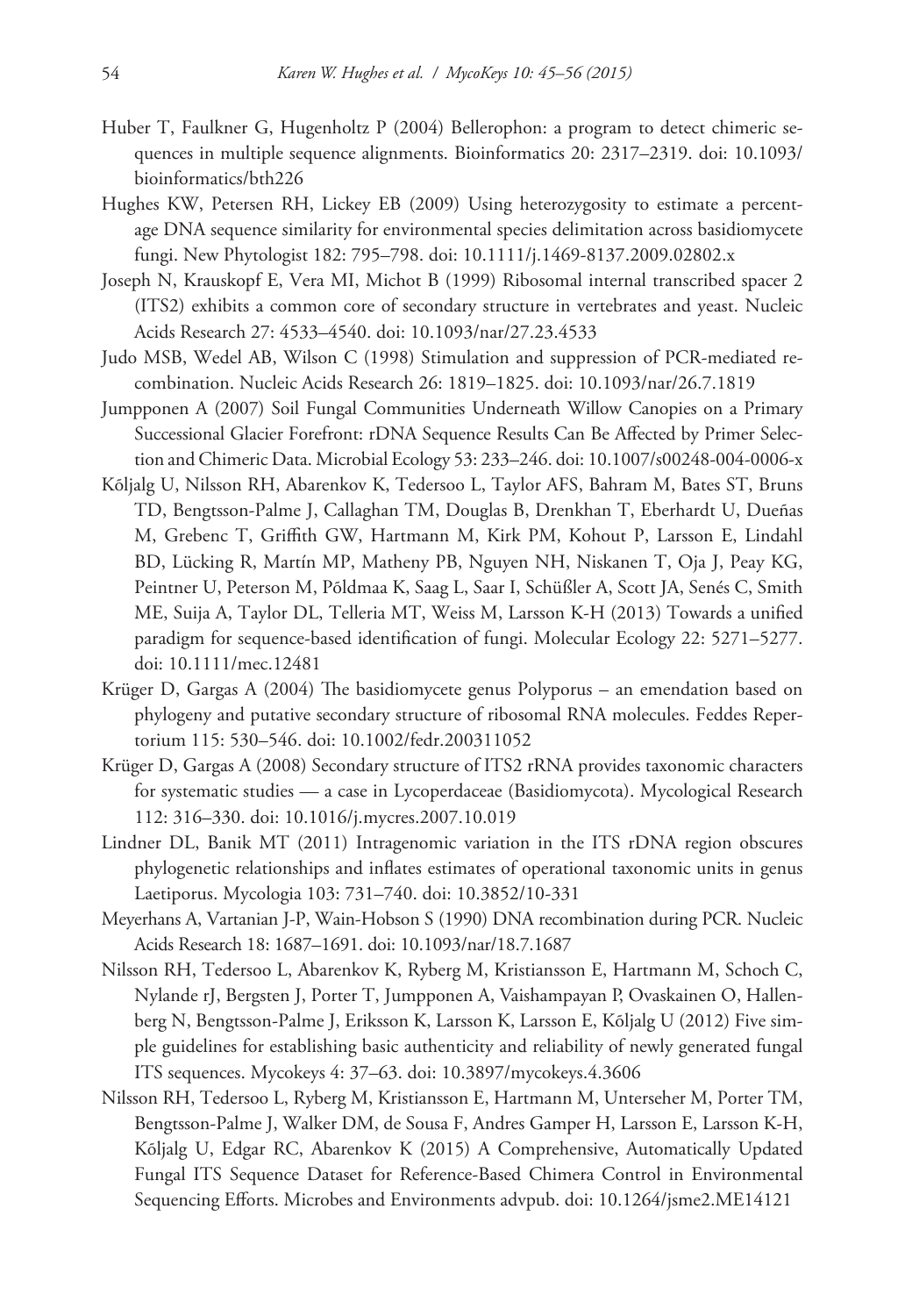- Nilsson RH, Veldre V, Hartmann M, Unterseher M, Amend A, Bergsten J, Kristiansson E, Ryberg M, Jumpponen A, Abarenkov K (2010) An open source software package for automated extraction of ITS1 and ITS2 from fungal sequences for use in high-throughput communitiy assays and molecular ecology. Fungal Ecology 3: 284–287. [doi: 10.1016/j.](http://dx.doi.org/10.1016/j.funeco.2010.05.002) [funeco.2010.05.002](http://dx.doi.org/10.1016/j.funeco.2010.05.002)
- O'Brian HE, Parrent JL, Jackson JA, Moncalvo J-M, Vilgalys R (2005) Fungal community analysis by large scale sequencing of environmental samples. Applied and Environmental Microbiology 71: 5544–5550. [doi: 10.1128/AEM.71.9.5544-5550.2005](http://dx.doi.org/10.1128/AEM.71.9.5544-5550.2005)
- Odelberg SJ, Weiss RB, Hata A, White R (1995) Template-switching during DNA synthesis by Thermus aquaticus DNA polymerase I. Nucleic Acids Research 23: 2049–2057. [doi:](http://dx.doi.org/10.1093/nar/23.11.2049) [10.1093/nar/23.11.2049](http://dx.doi.org/10.1093/nar/23.11.2049)
- Qiu X, Wu L, Huang H, McDonel PE, Palumbo AV, Tiedje JM, Zhou J (2001a) Evaluation of PCR-Generated Chimeras, Mutations, and Heteroduplexes with 16S rRNA Gene-Based Cloning. Appl Environ Microbiol 67: 880–887. [doi: 10.1128/aem.67.2.880-887.2001](http://dx.doi.org/10.1128/aem.67.2.880-887.2001)
- Qiu X, Wu L, Huang H, McDonel PE, Palumbo AV, Tiedje JM, Zhou J (2001b) Evaluation of PCR-Generated Chimeras, Mutations, and Heteroduplexes with 16S rRNA Gene-Based Cloning. Applied and Environmental Microbiology 67: 880–887. [doi: 10.1128/](http://dx.doi.org/10.1128/aem.67.2.880-887.2001) [aem.67.2.880-887.2001](http://dx.doi.org/10.1128/aem.67.2.880-887.2001)
- Ryberg M, Nilsson RH, Kristiansson E, Töpel1 M, Jacobsson S, Larsson E (2008) Mining metadata from unidentified ITS sequences in GenBank: A case study in Inocybe (Basidiomycota). BMC Evolutionary Biology 8: 50. [doi: 10.1186/1471-2148-8-50](http://dx.doi.org/10.1186/1471-2148-8-50)
- Schoch CL, Seifert KA, Huhndorf S, Robert V, Spouge JL, Levesque CA, Chen W, Consortium FB (2012) Nuclear ribosomal internal transcribed spacer (ITS) region as a universal DNA barcode marker for Fungi. Proceedings of the National Academy of Sciences 109: 6241–6246. [doi: 10.1073/pnas.1117018109](http://dx.doi.org/10.1073/pnas.1117018109)
- Smyth RP, Schlub TE, Grimm A, Venturi V, Chopra A, Mallal S, Davenport MP, Mak J (2010) Reducing chimera formation during PCR amplification to ensure accurate genotyping. Gene 469: 45–51. [doi: 10.1016/j.gene.2010.08.009](http://dx.doi.org/10.1016/j.gene.2010.08.009)
- Tedersoo L, Bahram M, Dickie IA (2014) Does host plant richness explain diversity of ectomycorrhizal fungi? Re-evaluation of Gao et al. (2013) data sets reveals sampling effects. Molecular Ecology 23: 992–995. [doi: 10.1111/mec.12660](http://dx.doi.org/10.1111/mec.12660)
- Thompson JR, Marcelino LA, Polz MF (2002) Heteroduplexes in mixed-template amplifications: formation, consequence and elimination by 'reconditioning PCR'. Nucleic Acids Research 30: 2083–2088. [doi: 10.1093/nar/30.9.2083](http://dx.doi.org/10.1093/nar/30.9.2083)
- Vilgalys R, Hester M (1990) Rapid genetic identification and mapping of enzymatically amplified ribosomal DNA from several *Cryptococcus* species. Journal of Bacteriology 172: 4238–4246.
- Wang GC, Wang Y (1997) Frequency of formation of chimeric molecules as a consequence of PCR coamplification of 16S rRNA genes from mixed bacterial genomes. Applied and Environmental Microbiology 63: 4645–4650.
- White TJ, Bruns T, Lee S, Taylor J (1990) Amplification and direct sequencing of fungal ribosomal RNA genes for phylogenetics. In: Innis MA, Gelfand DH, Sninsky JJ, White TJ (Eds) PCR Protocols, A Guide to Methods and Applications. Academic Press, San Diego, 315–322.